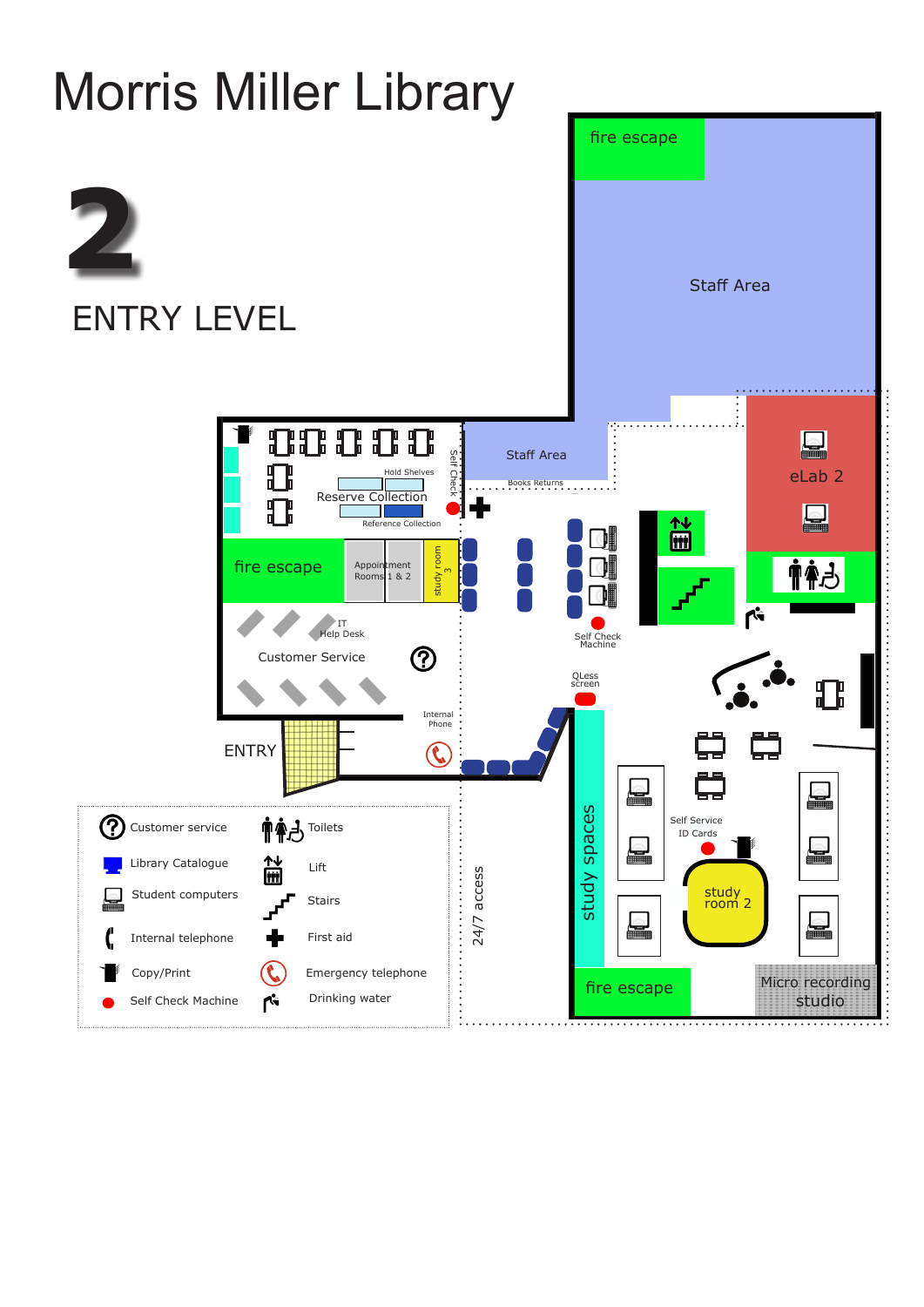



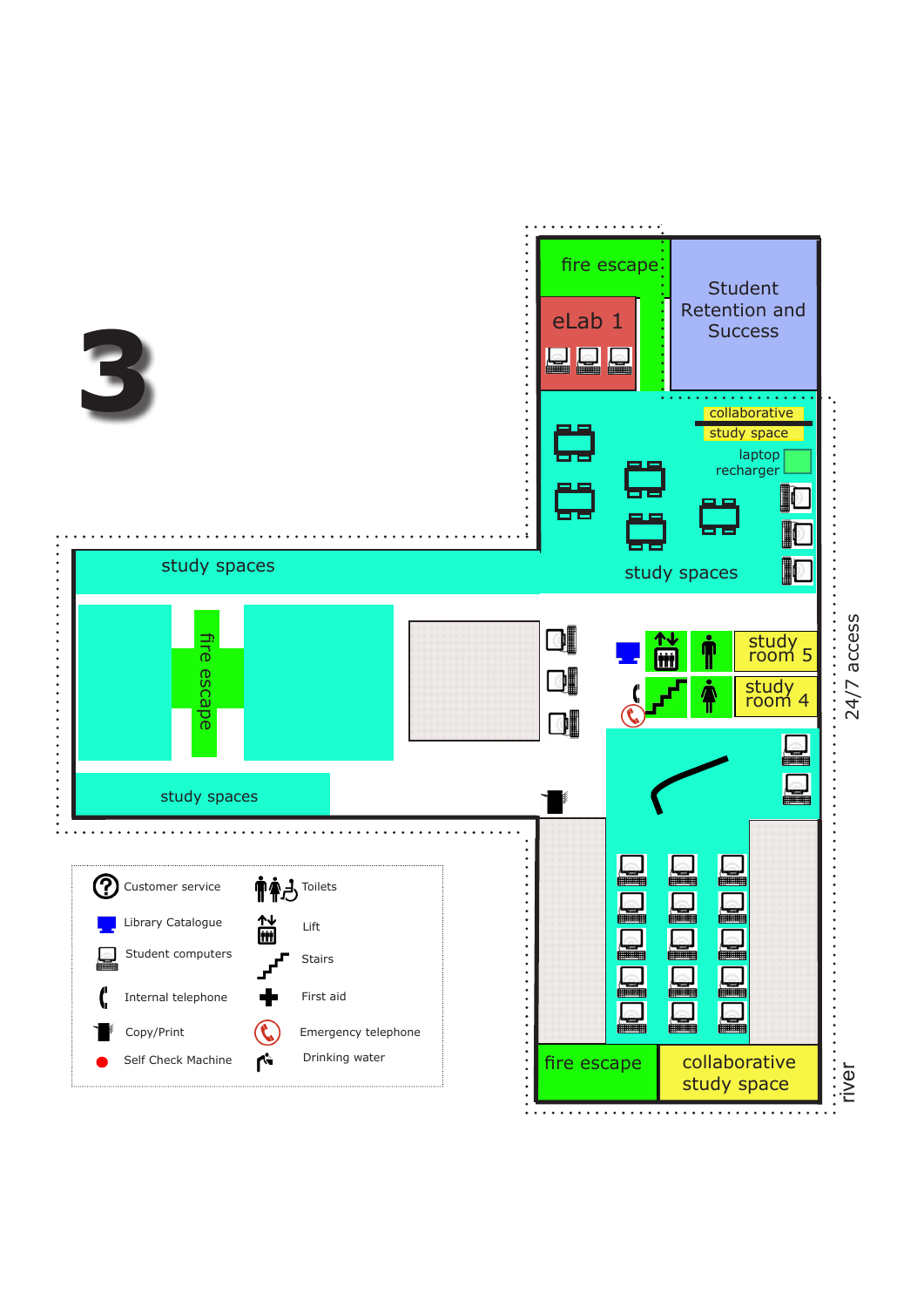

river

![](_page_2_Picture_2.jpeg)

![](_page_2_Picture_1.jpeg)